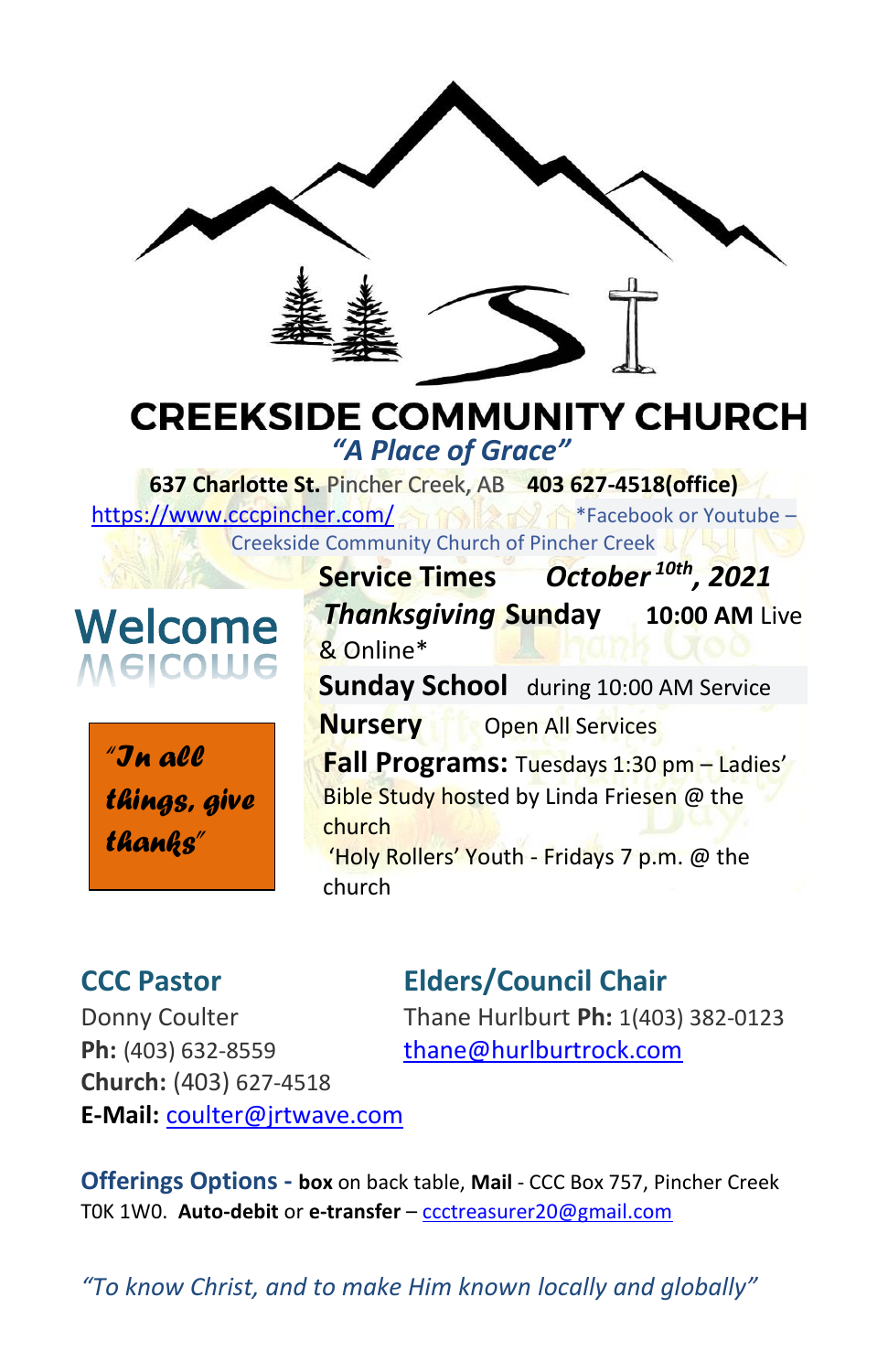**Benevolent offering** - box also on back table or add to your auto debit **Ministries & Outreach Community**

Joy Hurlburt *Deacon Congregational Care 403 330-5399*, [joy@hurlburtrock.com](mailto:joy@hurlburtrock.com)

**Missions** – leader and volunteers needed now – if you feel called to serve in this area of ministry, please speak to Pastor Donny

| <b>Prayer Needs</b>   | Pastor Donny         |
|-----------------------|----------------------|
| <b>Youth Ministry</b> | 'Holy Rollers' Youth |
| Leaders:              | Chelsea & Eli Barton |
|                       | Ph: 403-795-2733     |

# **Today's Service –** *Thanksgiving Sunday*

**Welcome and Announcements** Thane Hurlburt

- *Please check in to the tables in the back and sign up for a place to serve your church*
- *Ladies Bible study with Linda Friesen here at the church on Tuedays at 1:30pm*
- *Young Mother's Bible study here at the church at 9:30am. Child care is provided. Please invite your friends form the community! See Kaycee Peters*

**Worship through Music** *Led by Dana*

*Your grace is enough Only a Holy God*

*Worthy of it all Great is Thy Faithfulness*

### **through Prayer and Praise** *Led by Thane & Pastor Donny*

*'One of them, when he saw he was healed, came back praising God in a loud voice. He threw himself at Jesus' feet and thanked Him…then He said to him, "Rise and go, your faith has made you well (sozo)." ' Luke 17:17-19 ('well' in the Greek = 'sozo', meaning 'salvation', 'whole', 'to save') When did the leper receive 'sozo' – the saving to the full whole life? When he returned and gave thanks." From "One Thousand Gifts" by Ann Voskamp P.35*

#### **Lord, we thank you for:**

The knowing that we will one day see You in your glory

- Harvests safely in, livestock still grazing in fields
- Bountiful gardens, food in our local stores
- Christian family of God to worship with
- Our children and grandchildren, our friends, our community
- The pain and suffering we go through to be refined, made holy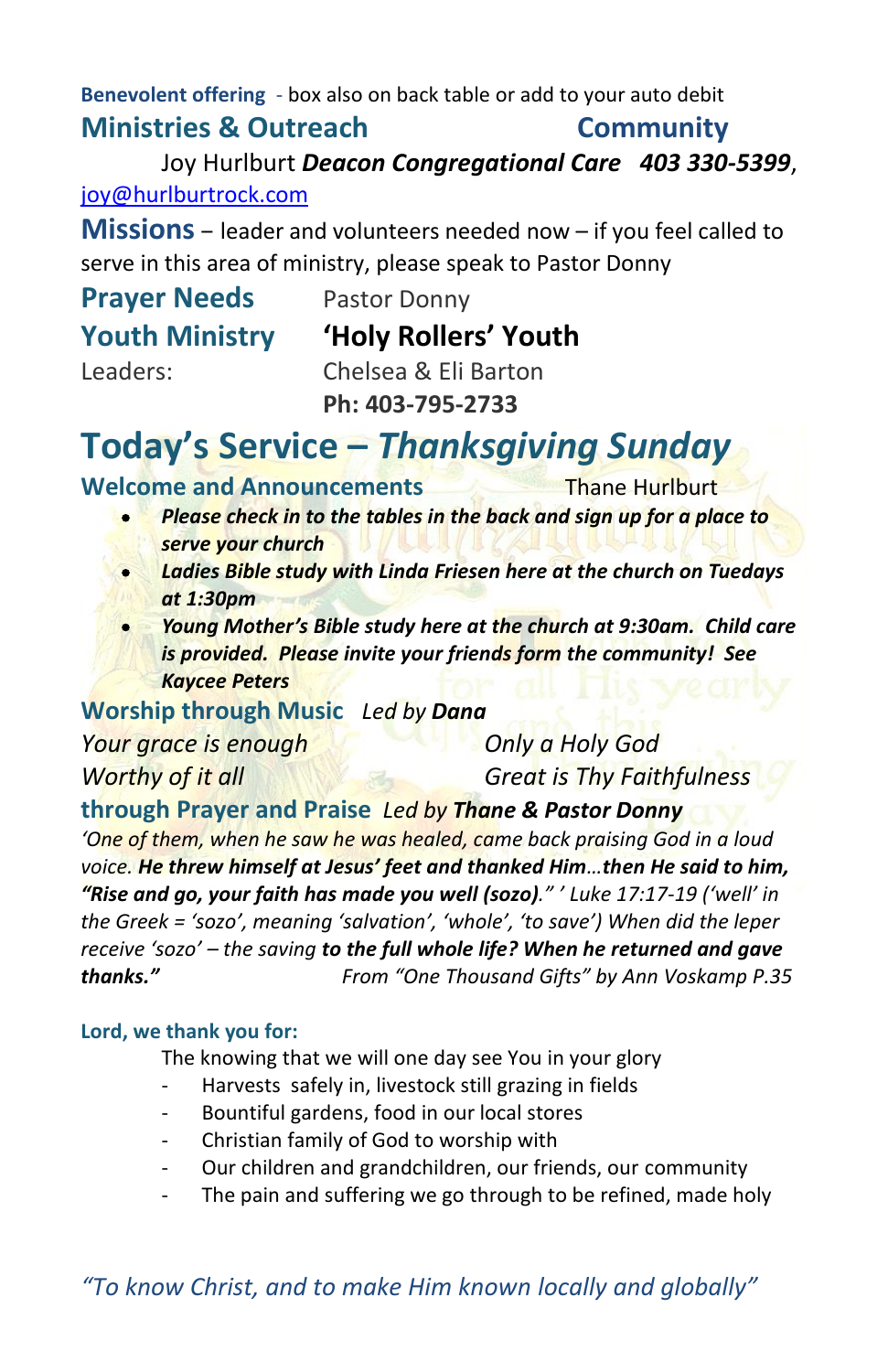## **Today's Message Notes . . .**

# The Work of Holiness – The Battlefield of the mind Pt. 2 I Peter 1:13-16

#### **I. Prepare your minds for action**

- Proverbs 27:12 prudent acute mental discernment and keen practical sense – circumspect or watchful
- the one who is prepared with correct thinking sees ahead and those who don't suffer for it!
- \*\* How is your Situational awareness?
	- Gird up your MIND for action

#### **1. II Cor 10:4, 5 Taking thoughts captive**

- Gospel has power to Tear down strongholds
- Spiritual warfare! ALL SIN BEGINS WITH A LIE!
- Cast down arguments and pretensions
- Bring all thoughts under submission of Jesus
- worry, seeking others approval, etc.
- fear, guilt, resentment, insecurity, division, selfishness, lust, jealousness

#### **2. Colossians 3:1,2 - Set your mind on things above**

- Exercise your mind
- The opposite can be found in Romans 8:5-9
- Negative results in death, division, defiance
- Positive results in LIFE and PEACE

#### **3. Romans 12:1,2 – be transformed**

- By renewing/renovating your mind
- Result is proving or living out God's will

#### **4. Phil. 4:8 Meditate on the things of virtue and praise**

- Think on or take inventory of
- Virtue, Praiseworthy

#### **Most of these will only succeed if you base your thoughts on the TRUTH**